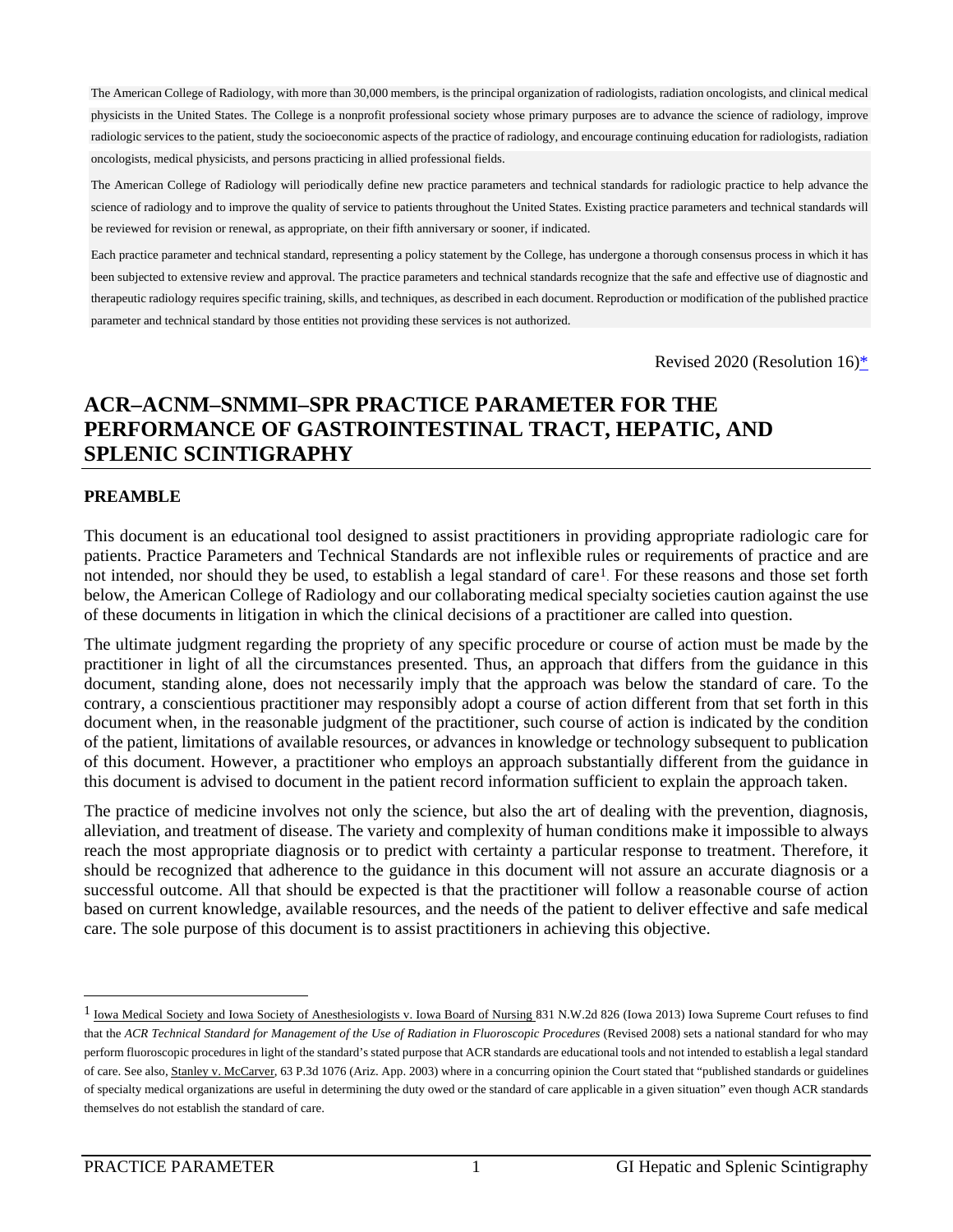## **I. INTRODUCTION**

This practice parameter was revised collaboratively by the American College of Radiology (ACR), the American College of Nuclear Medicine (ACNM), the Society of Nuclear Medicine and Molecular Imaging (SNMMI), and the Society for Pediatric Radiology (SPR).

This practice parameter is intended to guide physicians performing and interpreting gastrointestinal tract, hepatic, and splenic scintigraphy in adult and pediatric patients. Gastrointestinal scintigraphy involves the intravenous (IV), oral, transcatheter (to include enteric tubes), or intraperitoneal administration of a radiopharmaceutical that localizes in or transits the salivary glands, gastrointestinal tract, or peritoneal cavity. Hepatic and splenic scintigraphy involves IV administration of radiopharmaceuticals that localize in the reticuloendothelial system (RES) or blood pool of the liver and/or spleen. Imaging is performed with a gamma camera and may also include additional hybrid scintigraphic and anatomical imaging, such as single-photon emission computed tomography (SPECT) with or without computed tomography (CT) imaging, which assists with further localization of an abnormality [\[1\]](#page-12-0). As with all scintigraphic studies, correlation of findings with the results of other imaging and nonimaging procedures, as well as clinical information, is necessary to achieve maximum diagnostic yield.

Imaging of the hepatobiliary system is discussed separately in the **ACR-SPR Practice Parameter for the** [Performance of Hepatobiliary Scintigraphy](https://www.acr.org/-/media/ACR/Files/Practice-Parameters/Hepato-Scint.pdf?la=en) [\[2\]](#page-13-0). Imaging of radiopharmaceuticals delivered via the hepatic artery in preparation for yttrium-90 ( $^{90}Y$ ) radioembolization of primary and metastatic liver tumors is discussed separately in the [ACR–ABS–ACNM–ASTRO–SIR–](https://www.acr.org/-/media/ACR/Files/Practice-Parameters/RMBD.pdf)SNMMI [Practice Parameter for Selective Internal Radiation Therapy](https://www.acr.org/-/media/ACR/Files/Practice-Parameters/RMBD.pdf)  [\(SIRT\) or Radioembolization for Treatment of](https://www.acr.org/-/media/ACR/Files/Practice-Parameters/RMBD.pdf) [Liver Malignancies](https://www.acr.org/-/media/ACR/Files/Practice-Parameters/RMBD.pdf) [\[3\]](#page-13-1).

Application of this practice parameter should be in accordance with the ACR–SPR [Technical Standard for](https://www.acr.org/-/media/ACR/Files/Practice-Parameters/Radiopharmaceuticals.pdf?la=en5.pdf)  [Diagnostic Procedures Using Radiopharmaceuticals](https://www.acr.org/-/media/ACR/Files/Practice-Parameters/Radiopharmaceuticals.pdf?la=en5.pdf) [\[4\]](#page-13-2).

#### **II. INDICATIONS**

Clinical indications are varied and include, but are not limited to, the following:

#### A. Gastrointestinal Tract

- 1. Salivary Gland
	- a. Demonstration of salivary gland function and/or tumors
- 2. Gastrointestinal Transit
	- a. Verification of suspected aspiration
	- b. Evaluation and quantification of esophageal motility
	- c. Evaluation of gastroesophageal and enterogastric reflux
	- d. Quantification of gastric emptying of solid and/or liquid meals Demonstration of intestinal transit
- 3. Gastrointestinal Bleeding
	- a. Demonstration of the presence and site of acute gastrointestinal bleeding
	- b. Detection of ectopic functioning gastric mucosa as seen in Meckel's diverticulum
- 4. Peritoneum
	- a. Assessment of peritoneovenous shunt patency
	- b. Detection of congenital or acquired perforation of the diaphragm (pleuroperitoneal fistula)
	- c. Demonstration of the presence or absence of peritoneal loculations prior to intraperitoneal chemotherapy or radiopharmaceutical therapy
- B. Liver and Spleen
	- 1. Assessing the size, shape, and position of the liver and/or spleen
	- 2. Differentiation of hepatic or splenic hemangiomas and other mass lesions, such as focal nodular hyperplasia (FNH)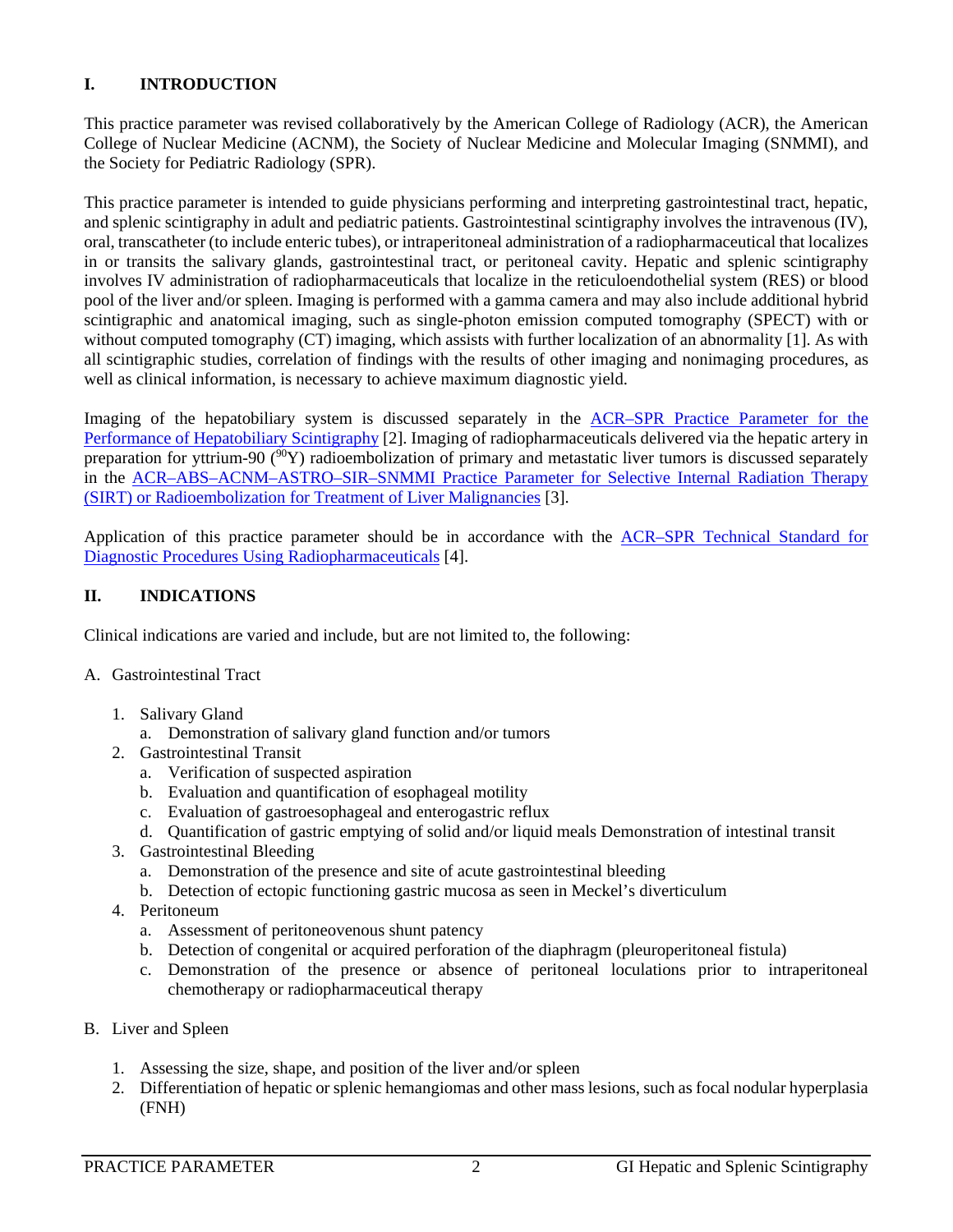3. Evaluating for residual or ectopic functioning splenic tissue and suspected functional asplenia

For information on radiation risks to the fetus, see the [ACR–SPR Practice Parameter for Imaging Pregnant or](https://www.acr.org/-/media/ACR/Files/Practice-Parameters/Pregnant-Pts.pdf?la=en)  [Potentially Pregnant Adolescents and Women with Ionizing Radiation](https://www.acr.org/-/media/ACR/Files/Practice-Parameters/Pregnant-Pts.pdf?la=en) [\[5\]](#page-13-3).

# **III. QUALIFICATIONS AND RESPONSIBILITIES OF PERSONNEL**

See the [ACR–SPR Technical Standard for Diagnostic Procedures Using Radiopharmaceuticals](https://www.acr.org/-/media/ACR/Files/Practice-Parameters/Radiopharmaceuticals.pdf?la=en5.pdf) [\[4\]](#page-13-2).

# **IV. SPECIFICATIONS OF THE EXAMINATION**

The written or electronic request for gastrointestinal, hepatic, and splenic scintigraphy should provide sufficient information to demonstrate the medical necessity of the examination and allow for the proper performance and interpretation of the examination.

Documentation that satisfies medical necessity includes 1) signs and symptoms and/or 2) relevant history (including known diagnoses). The provision of additional information regarding the specific reason for the examination or a provisional diagnosis would be helpful and may at times be needed to allow for the proper performance and interpretation of the examination.

The request for the examination must be originated by a physician or other appropriately licensed health care provider. The accompanying clinical information should be provided by a physician or other appropriately licensed health care provider familiar with the patient's clinical problem or question and consistent with the state scope of practice requirements. (ACR Resolution 35 adopted in 2006 – revised in 2016, Resolution 12-b)

## A. Radiopharmaceuticals

Several radiopharmaceuticals are currently available. The radiopharmaceutical used should be chosen based on the clinical indications and circumstances. Administered activity for children should be based on body weight and should be as low as reasonably achievable (ALARA) for diagnostic image quality as outlined in the *2016 Update of the North American Consensus Guidelines for Pediatric Administered Radiopharmaceutical Activities* [\[6\]](#page-13-4). In the United States, technetium-99m (Tc-99m) sulfur colloid (SC) is the only FDA-approved agent for oral administration, and the additional radiopharmaceuticals mentioned below for oral administration may require specific radioactive licensing amendments.

1. Gallium-67 Citrate (Ga-67)

Ga-67 is not commonly used and is not first line, but it is an alternative radiopharmaceutical in certain circumstances when others are not available. Given orally, Ga-67 is not absorbed from the gastrointestinal tract and may be used as a liquid-phase marker of gastric emptying. Like indium-111 (In-111) diethylenetriamine-penta-acetic acid (DTPA), this radiopharmaceutical can be used with a concomitant solid meal labeled with Tc-99m SC for gastric imaging and measurement of small-bowel or colon transit. Its long half-life (physical half-life: 78.3 hours) allows extended imaging of the abdomen up to 96 hours or longer. Administered activity is typically 0.056 kBq/kg (0.0015 mCi/kg) for dual-phase gastric emptying examinations in pediatric patients. For adults needing evaluation of colonic transit or liquid gastric emptying, a dosage of 3 to 7 MBq (0.08-0.2 mCi) can be used [\[7,](#page-13-5)[8\]](#page-13-6). For a liquid-only gastric emptying examination, Tc-99m SC should be used instead of Ga-67 to reduce radiation exposure.

# 2. In-111 DTPA

Given orally, with an administered activity of 5.55 to 18.5 MBq (0.15-0.50 mCi), In-111 DTPA may be used to evaluate liquid gastric emptying when a concomitant solid meal labeled with Tc-99m SC is used. Also, due to its longer half-life (physical half-life: 67.3 hours), additional imaging of the abdomen is possible up to 72 hours for measurement of small-bowel or colon transit. Administered activity of In-111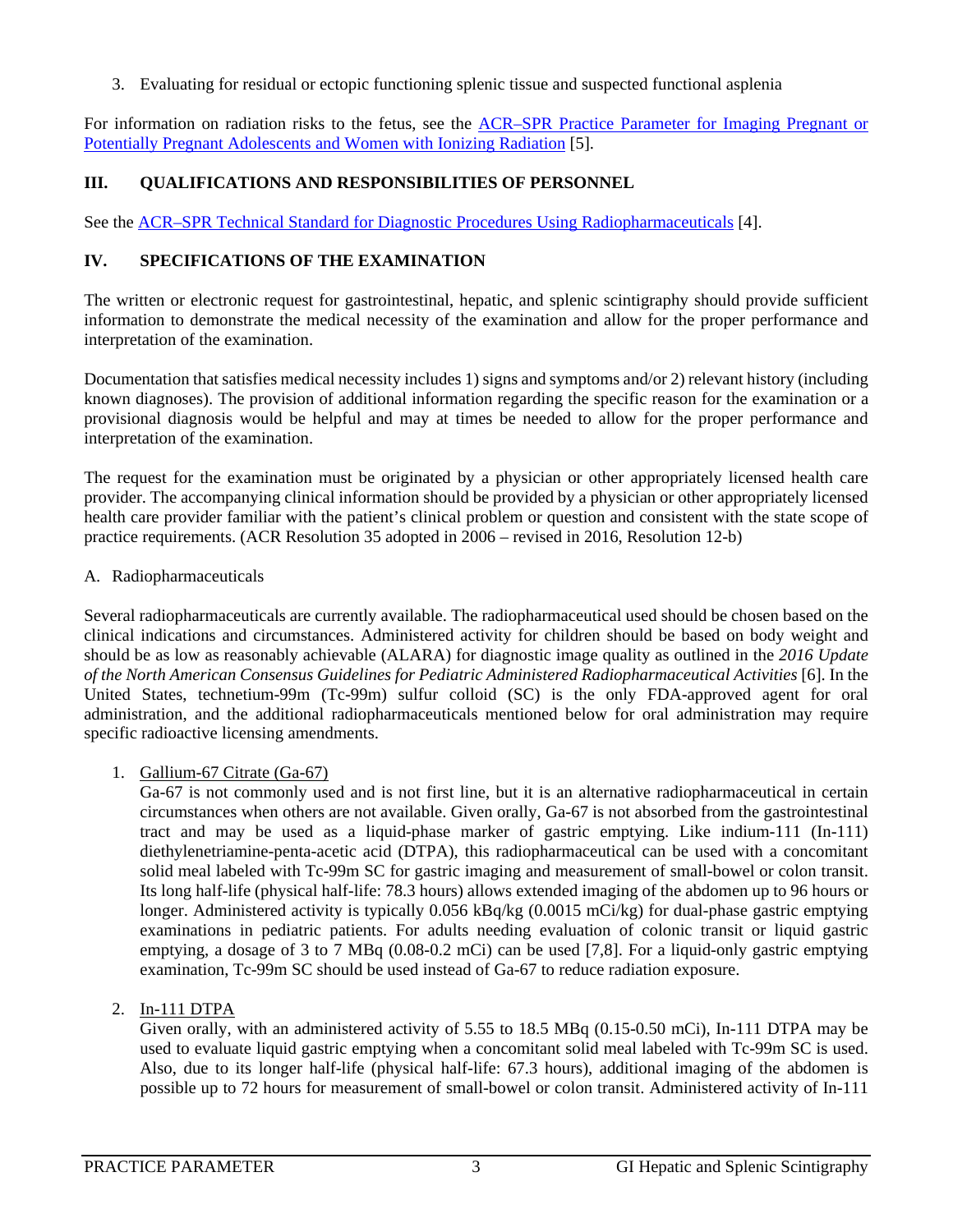DTPA in water for colon transit is 3.7 to 37 MBq (0.1-1.0 mCi) [\[9-11\]](#page-13-7). However, for a liquid-only gastric examination, Tc-99m SC should be used instead of In-111 DTPA to reduce radiation exposure.

# 3. Tc-99m (Stannous - Sn) DTPA

Given orally, Tc-99m DTPA may be used for liquid gastric emptying evaluation or for small-bowel transit when only a single liquid meal transit examination is performed. It cannot be used simultaneously for a combined liquid- and solid-phase gastric emptying examination when a Tc-99m solid-phase radiopharmaceutical is also used. When dual-phase (solid and liquid) gastrointestinal examinations are performed, In-111 DTPA (or Ga-67 citrate) is used to measure the liquid phase, and Tc-99m SC is used for the solid phase. Tc-99m DTPA in water can also be used for esophageal transit time evaluation. The administered activity for Tc-99m DTPA is 18.5 to 37 MBq (0.5-1.0 mCi) for adults. The administered activity of the radiopharmaceutical and the volume to be fed to the pediatric patient should be based on patient factors such as age, body weight, and the usual feeding volume [\[12\]](#page-13-8).

## 4. Tc-99m Macroaggregated Albumin (MAA)

Given intraperitoneally, Tc-99m MAA is not absorbed and is used as a qualitative marker of the movement of ascitic fluid through peritoneovenous shunt devices or congenital/traumatic diaphragmatic fenestrations. The usual adult administered activity is 18.5 to 185 MBq (0.5-5.0 mCi) in 3 to 5 mL of 0.9% saline [\[12\]](#page-13-8).

## 5. Tc-99m Red Blood Cells (RBCs)

Tc-99m RBCs remain intravascular and are commonly used for detecting and localizing the source of an active gastrointestinal bleed. The usual adult IV-administered activity for gastrointestinal blood loss detection is 555 to 1,100 MBq (15-30 mCi) [\[13\]](#page-13-9). For pediatric patients, the recommended administered activity is 11.39 to 26.67 MBq/kg (0.31-0.72 mCi/kg). The highest RBC-labeling efficiency is achieved with the in vitro method  $(2.97\%)$ , which is recommended and widely used [\[14\]](#page-13-10). See the  $\angle$ ACR–SPR [Technical Standard for Diagnostic Procedures Using Radiopharmaceuticals f](https://www.acr.org/-/media/ACR/Files/Practice-Parameters/Radiopharmaceuticals.pdf?la=en5.pdf)or handling of radiolabeled cells [\[4\]](#page-13-2).

The usual IV-administered activity of Tc-99m–labeled autologous RBCs for hepatic hemangioma evaluation ranges from 740 to 925 MBq (20-25 mCi).

#### 6. Tc-99m RBCs (autologous and heat-damaged)

Autologous RBCs are radiolabeled, preferably by the in vitro method, with an activity of 37 to 222 MBq (1-6 mCi) for planar imaging or 555 to 1,110 MBq (15-20 mCi) for SPECT or SPECT/CT imaging and heated for 15 minutes in a preheated water bath between 49.0°C and 50.0°C. After cooling to at least body temperature, the heat-damaged RBCs are administered intravenously (IV), with imaging performed 20 to 30 minutes postinjection. The heat-damaged RBCs will be preferentially sequestered by splenic tissue. See the ACR–SPR [Technical Standard for Diagnostic Procedures Using Radiopharmaceuticals](https://www.acr.org/-/media/ACR/Files/Practice-Parameters/Radiopharmaceuticals.pdf?la=en5.pdf) [\[4\]](#page-13-2) for handling of radiolabeled cells.

#### 7. Tc-99m Sodium Pertechnetate

During the first 1 or 2 minutes after IV administration, Tc-99m sodium pertechnetate may be used as a blood flow and blood pool marker. Within minutes after injection, this radiopharmaceutical begins to concentrate normally in the salivary glands and in mucin-producing cells of the gastric mucosa, making it suitable for evaluation of salivary gland function and for detection of ectopic gastric mucosa. The usual adult IV-administered activity is 296 to 444 MBq (8-12 mCi). For pediatric patients, 1.85 MBq/kg (0.05 mCi/kg) is recommended. Physiologic renal excretion results in visualization of the kidneys and bladder. Rapid absorption by the stomach and peritoneum makes Tc-99m sodium pertechnetate unsuitable for oral or intraperitoneal administration [\[15\]](#page-13-11).

#### 8. Tc-99m SC

Tc-99m SC, when administered orally, is not absorbed and is an excellent radiopharmaceutical for imaging and quantification of numerous parameters of swallowing and gastrointestinal motility and transit. A small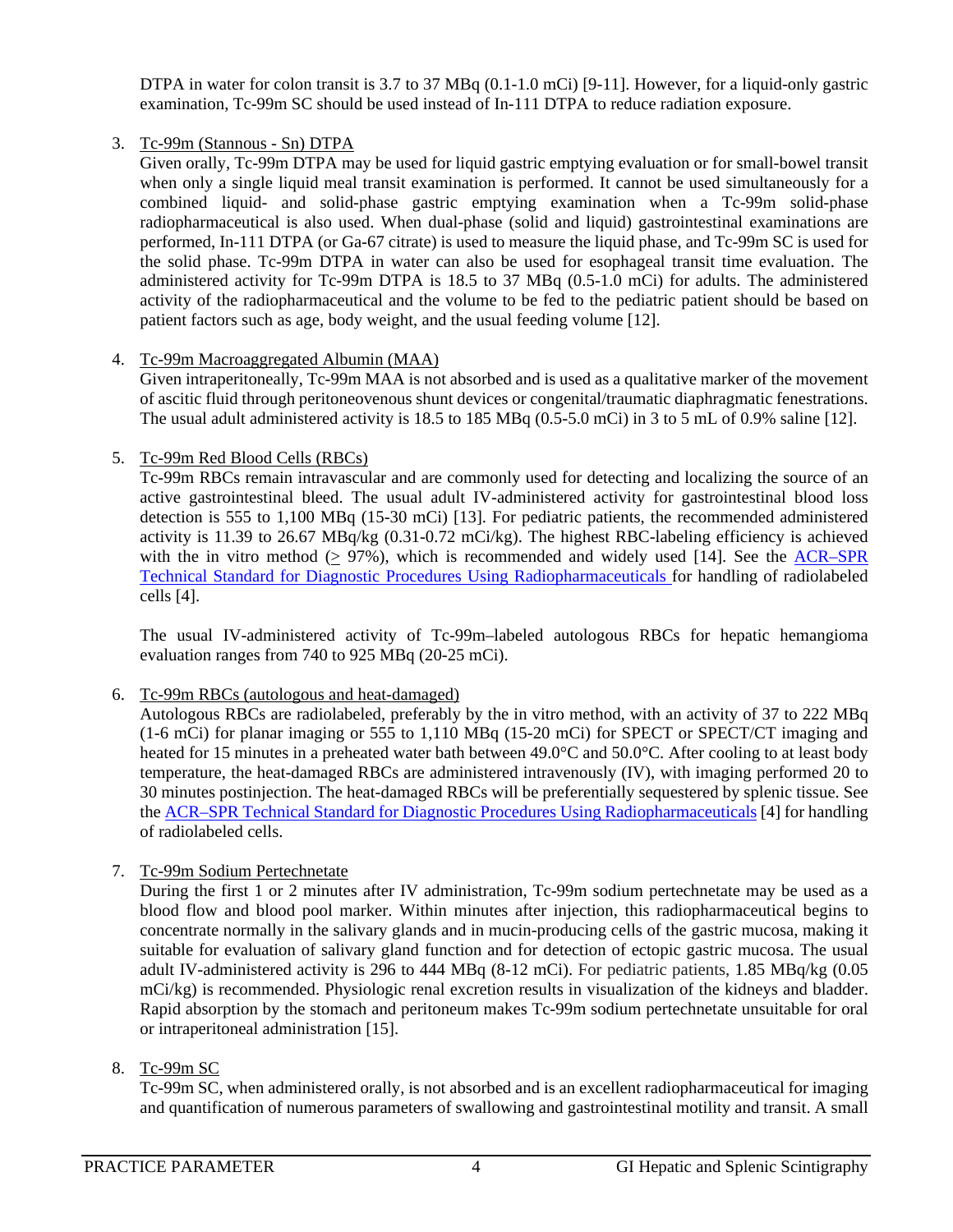volume (up to 1 mL) of Tc-99m SC containing no more than 18.5 MBq (0.5 mCi) can be used for gastropharyngeal aspiration imaging. In adults, 10 to 30 mL of water containing 3.7 to 11.1 MBq (0.1-0.3 mCi) of Tc-99m SC or Tc-99m DTPA can be given for esophageal transit studies [\[16\]](#page-13-12). For gastric emptying, an administered activity of 18.5 to 74 MBq (0.5-2 mCi) is generally used as a radiolabel for liquid and solid meals in adults. The affinity of this radiopharmaceutical for the protein matrix of egg whites facilitates the egg white labeling as the solid phase component of the meal [\[17\]](#page-13-13). There is no weight-based dosage for children, but 9.25 to 37 MBq (0.25-1.0 mCi) can be used to label a liquid meal and 9.25 to 18.5 MBq (0.25-0.5 mCi) for a solid meal.

When administered IV, Tc-99m SC is also utilized for functional imaging of the RES of the liver, spleen, and bone marrow. Tc-99m SC consists of particles composed of Tc-99m sulfide stabilized with gelatin. These particles range in size from 0.1 to 1.0 μm. Given IV, they are phagocytized by the RES cells of the liver, spleen, and bone marrow in proportion to relative blood flow, functional capacity of the phagocytic cells, and particle size. Maximum concentration in the liver and spleen occurs within 10 to 20 minutes, and the rate of biologic clearance from the RES is very slow. The usual administered activity is 111 to 222 MBq (3-6 mCi) for planar imaging in adults and up to 370 MBq (10 mCi) for SPECT imaging.

If administered intraperitoneally, Tc-99m SC is not absorbed and becomes a qualitative marker of movement of ascitic fluid through congenital or traumatic diaphragmatic fenestrations and peritoneovenous shunts. It can be used to assess for free flow or loculation prior to P32 colloidal therapy for malignant ascites. The administered activity of 18.5 to 185 MBq (0.5-5.0 mCi) Tc-99m SC is used [\[12\]](#page-13-8).

Although less superior to Tc-99m RBCs (autologous), Tc-99m SC can also be utilized to identify a gastrointestinal bleed.

- B. Imaging and Patient Preparation
	- 1. Gastrointestinal Imaging
		- a. Salivary Gland

Salivary gland imaging may help in the differential diagnosis of salivary gland disorders and certain masses. A sialagogue, such as lemon juice, may be given to stimulate salivary gland emptying in cases of salivary duct obstruction or ligation, sialadenitis, or suspected Warthin's tumor. The collimator surface should be protected from contamination by using a plastic-backed pad or other similar material. The patient should lie supine in a Water's position in front of a gamma camera (chin and nose touching the collimator). During the IV administration of Tc-99m sodium pertechnetate, a 1 to 2 minute radionuclide angiogram of the face (3-5 seconds/frame) is followed by serial dynamic imaging for 20 to 30 minutes (2-3 minutes/frame). Additional planar views may also be obtained in the oblique and lateral projections as needed [\[18\]](#page-13-14). The position of palpable nodules should be identified using a radioactive source marker. Computer-generated regions of interest can be drawn over the salivary glands to produce time-activity curves to demonstrate the pattern of accumulation and clearance over time. Quantitative analysis can be applied to the time-activity curves [\[16\]](#page-13-12).

- 2. Gastrointestinal Transit
	- a. Aspiration (Gastric or Pharyngeal Contents)

These examinations are usually limited to pediatric patients or as a preoperative pulmonary evaluation prior to lung transplantation. The patient should have nothing by mouth or by tube-feeding prior to the study. The length of time that the patient should refrain from intake depends upon the patient's age and the clinical circumstances, but in most cases, 4 hours should be sufficient. The patient should be in the supine position, and images should include the mouth and stomach in the field of view (FOV). Radioactive source markers are placed for anatomic reference (eg, shoulder markers as reference of the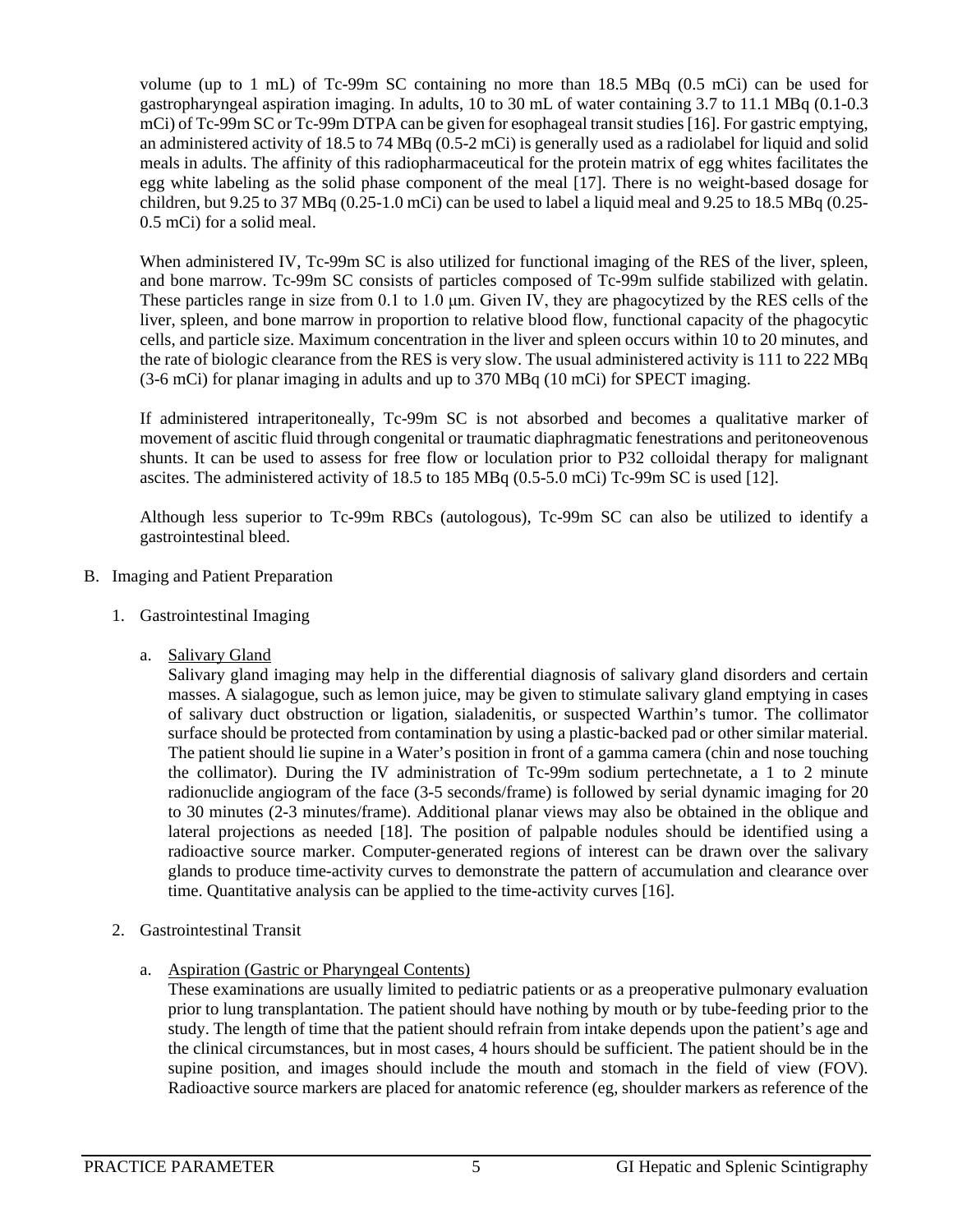relative location of the lungs). An alternative for pediatric patients is administration of a radiolabeled liquid meal at bedtime with imaging performed the following morning [\[19\]](#page-13-15).

i. Aspiration of pharyngeal contents

A small volume of activity of Tc-99m SC is placed on the dorsal surface of the posterior portion of the tongue or in the buccal fossa. Images are obtained in the posterior projection over the course of 30 to 60 minutes. Delayed images can also be acquired up to 24 hours. Radioactivity detected in the bronchi or lungs confirms aspiration.

ii. Aspiration of gastric contents

An appropriate amount of Tc-99m SC is placed in a small amount of the patient's feeding, administered orally or by tubing (nasogastric, gastrostomy) depending on the clinical situation and in consultation with the referring provider. If the material is administered orally, once the feeding is completed, an additional nonradioactive liquid feeding is given to clear any remaining radioactivity from the esophagus. Images are obtained immediately after ingestion (baseline), and serially for 60 minutes thereafter. Additional planar imaging at 4 hours or 24 hours may be helpful. In infants and children, evaluation for aspiration of gastric contents is included as a routine component of nuclear gastric emptying and gastroesophageal reflux examinations. Radioactivity seen in the lungs confirms the diagnosis of aspiration. Imaging is terminated after the radioactivity has cleared from the stomach.

b. Esophageal Transit

Scintigraphy of esophageal transit may yield unique and useful physiologic information about esophageal motility in patients with conditions that cause impaired transit of esophageal contents from the pharynx to the stomach (eg, scleroderma, stricture, achalasia) or following therapy for these conditions [\[20\]](#page-13-16). This can be by qualitative or quantitative global or regional (dividing the esophagus into thirds) esophageal evaluation. The patient should have nothing by mouth or by tube-feeding prior to the examination. The length of time that the patient should refrain from intake depends on the patient's age and the clinical circumstances, but in most cases, 4 hours is sufficient. The patient typically is studied in the supine position, and data are collected in the anterior projection to include the entire esophagus and proximal stomach in the FOV. As with barium esophagography, use of multiple (up to 6) swallows can increase the sensitivity of the examination in detecting an abnormal swallow. The patient swallows the appropriate administered activity of Tc-99m SC in water or a semisolid as a bolus. The initial rapid bolus transit should be recorded in a dynamic mode of 0.25 to 0.5 seconds per frame up to 30 seconds [\[21\]](#page-13-17) and reviewed using a cinematic (movie) display to evaluate the bolus transit. Additional data acquisition for up to 10 minutes is also helpful, during which time the patient is asked to perform serial dry swallows to measure clearance from the esophagus and to look for possible gastroesophageal reflux. Comparison of at least one upright and one supine swallow can be helpful to differentiate disorders such as achalasia from scleroderma. Time-activity curves may be generated regionally for the proximal, middle, and distal portions of the esophagus, but visual inspection of the entire cine bolus transit is more important for differentiating the various primary esophageal motor disorders. Esophageal transit time (ETT) is the time from initial bolus entry into the esophagus until clearance of 90% of peak activity [\[22\]](#page-13-18). The normal value for esophageal transit time is generally under 14 seconds [\[16\]](#page-13-12), although each facility should validate its own normal range for its specific technique or closely follow a validated technique and normal range from literature. No significant activity should be in the esophagus after 10 minutes [\[21,](#page-13-17)[22\]](#page-13-18).

#### c. Gastroesophageal Reflux

Scintigraphy for gastroesophageal reflux may yield unique and useful physiologic information in patients whose history, signs, or symptoms suggest possible incompetence of the gastroesophageal sphincter associated with acute or chronic reflux of gastric contents into the esophagus [\[20\]](#page-13-16). Observation of gastroesophageal reflux, however, during an esophageal transit examination can be important as an etiology to reflux esophagitis and associated esophageal dysmotility. In infants and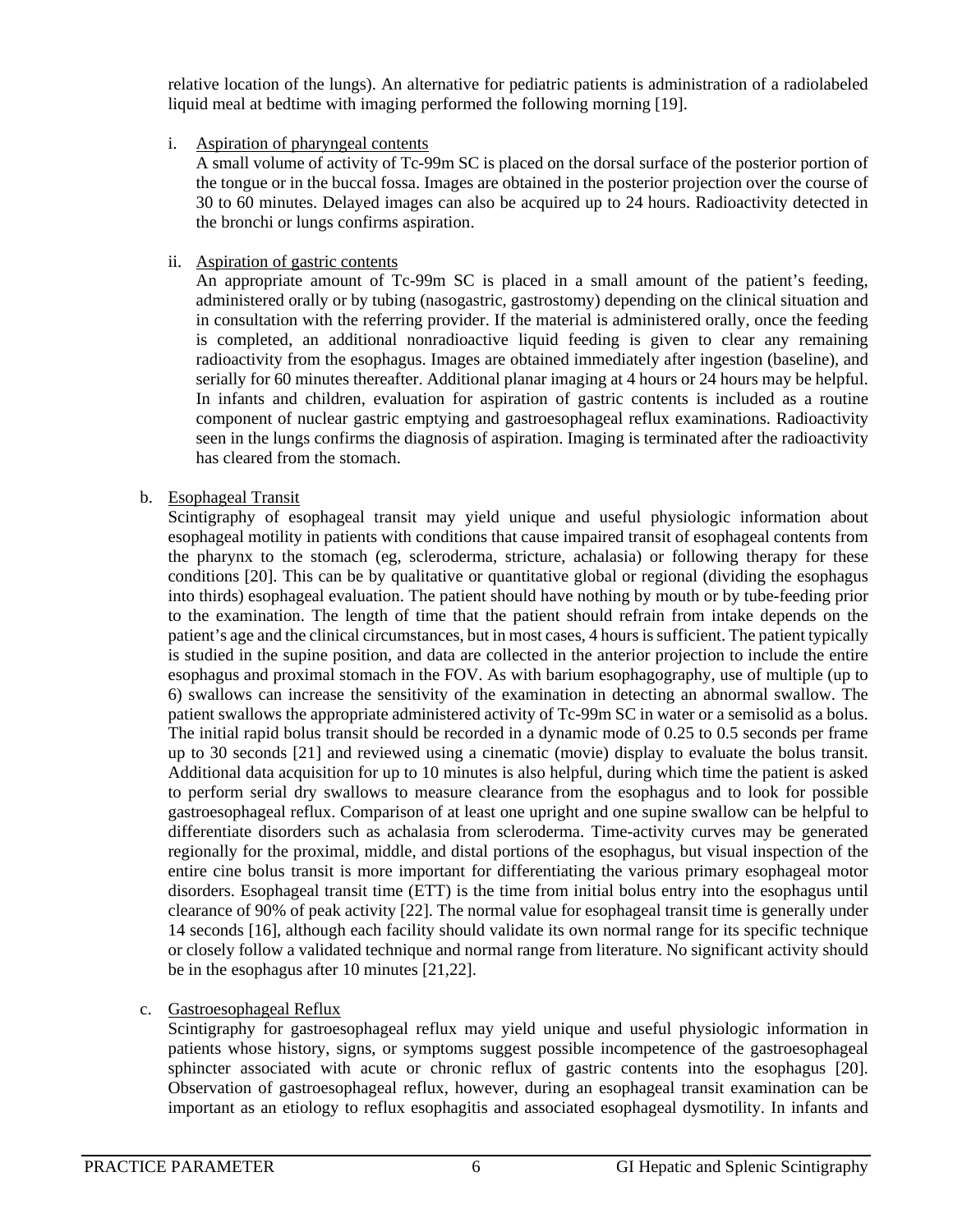children, a gastroesophageal reflux examination (also called milk scan) is often combined with a liquid gastric emptying examination. The patient should have nothing by mouth or by tube-feeding prior to the examination. The length of time that the patient should refrain from intake depends on the patient's age and the clinical circumstances, but in most cases, 4 hours would be sufficient. A liquid consisting of formula, milk, or orange juice containing an appropriate amount of Tc-99m SC is administered orally or by tubing (nasogastric, gastrostomy). If feasible, when the liquid is introduced via an orogastric or nasogastric tube, the tube should be removed prior to image acquisition. The patient is then positioned supine in a left anterior oblique position beneath the gamma camera, and dynamic images (5-10–second frame images) of the esophagus and stomach are obtained for 60 minutes [\[23\]](#page-13-19). Further delayed images can also be obtained for gastric emptying and possible aspiration evaluation. It is often appropriate to image small children in the supine position with the gamma camera under the imaging table. In adults, a Valsalva maneuver or an abdominal binder may be of benefit. Use of an abdominal binder is contraindicated in children. The number of recorded reflux events detected during the recording session should include the duration and the proximal extent of reflux. Gastroesophageal reflux greater than 4% is considered abnormal. This is determined by dividing the maximum counts in the esophagus by counts in the stomach at the beginning of the study [\[16\]](#page-13-12). The examination may be repeated to assess the effectiveness of medical therapy.

#### d. Gastric Emptying

Evaluation of gastric motility utilizing a radiolabeled meal provides functional information that is indispensable in the management of patients presenting with various upper gastrointestinal signs and symptoms [\[24\]](#page-13-20). The patient should have nothing by mouth or by tube-feeding prior to the examination. This is typically done by instructing the patient to have nothing by mouth overnight prior to the examination. The patient's glucose level should be below 200 mg/dL. Prokinetics and medications that delay gastric emptying must be discontinued 2 days prior to the examination [\[25\]](#page-13-21). Three approaches are used: liquid phase, solid phase, and combined liquid-solid phase. In general, the liquid phase is preferred in infants and in neurologically impaired children, whereas the solid phase is used when the patient is capable of ingesting solid food. In both cases, the "meal" needs to be introduced into the stomach fairly quickly (ie, within 10 minutes). It is a good general practice to cover the camera detectors with protective wrap to prevent contamination. A large FOV camera should be used to include the distal esophagus, entire stomach, and proximal small bowel. A region of interest (ROI) is drawn around the stomach, and the counts are decay-corrected. The gastric emptying time-activity curves, half-time of emptying and/or percent of emptying are provided. Anterior posterior imaging to provide for geometric mean attenuation correction should be applied [\[26\]](#page-13-22). Posterior projection imaging only may be sufficient in children. Currently, there are no published standardized protocols or normal values for pediatric examinations, and there is a lack of age-related normal values [\[27\]](#page-14-1).

#### i. Solid-phase meal gastric emptying in adults

The Consensus Recommendations for Gastric Emptying Scintigraphy: a Joint Report of the American Neurogastroenterology and Motility Society and the Society of Nuclear Medicine [\[28\]](#page-14-2) details recommendations for normal values, patient preparation, image acquisition, and data processing. The ACR supports adoption of the recommendations of this consensus guideline and recommends adoption of its recommended normal values, patient preparation, image acquisition, and data processing. Various solid meals have been evaluated. However, the standardized solid radiolabeled meal per consensus guidelines published in 2008 consists of Tc-99m SC mixed and cooked in 120 g of scrambled liquid egg whites and then ingested along with 2 slices of white toast with 30 g of strawberry jelly and 120 mL of water [\[29\]](#page-14-3). Subsequently, 1-minute static imaging at 0, 1, 2, and 4 hours is performed with the patient upright. A dual-head gamma camera can be used in order to obtain simultaneous anterior and posterior projections [\[17,](#page-13-13)[25\]](#page-13-21). Alternatively, the patient can rotate from an anterior image to a posterior image if a dual-head camera is not available. The geometric mean of the anterior and posterior counts is calculated from a ROI drawn over the stomach. The percentage remaining at each time point is compared with established normal ranges to determine the presence or absence of gastroparesis. Details can be found in the appendix to the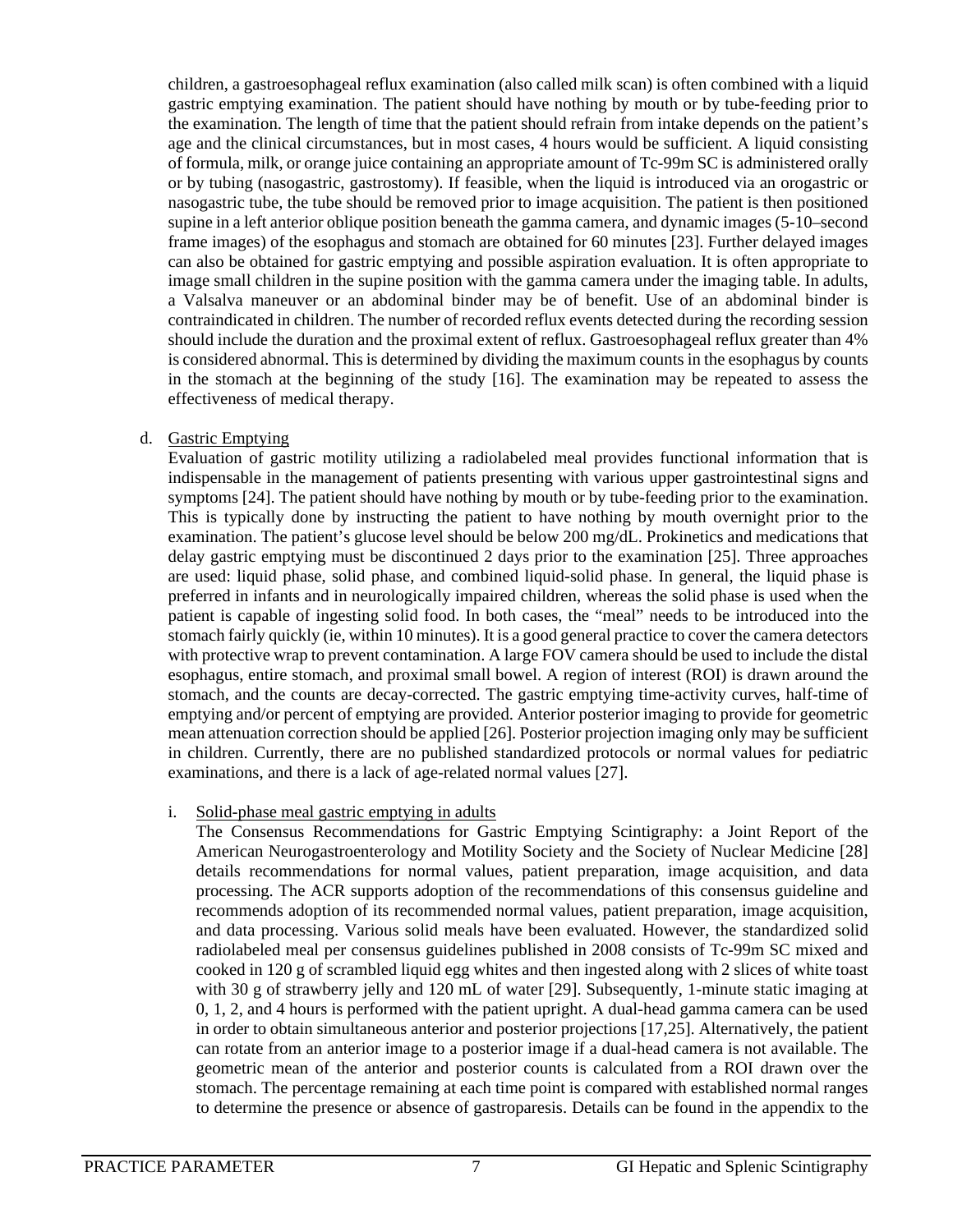consensus guideline, Consensus Recommendations for Gastric Emptying Scintigraphy: a Joint Report of the American Neurogastroenterology and Motility Society and the Society of Nuclear Medicine [\[28\]](#page-14-2).

ii. Liquid-phase gastric emptying in adults and children

Liquids may detect abnormal gastric emptying in some patients when solid gastric emptying scintigraphy is normal. The liquid-phase study can be performed on a separate day, immediately before or concurrently with a solid-phase study. Tc-99m SC (alternatively, Tc-99m DTPA or In-111 DTPA) is mixed with an appropriate volume of a liquid carrier and introduced into the stomach by swallowing or tubing (nasogastric, orogastric, or gastric depending on the clinical situation) and in consultation with the referring clinician. In adults, the liquid meal typically consists of the radiopharmaceutical mixed in 300 mL of water. Imaging with a single-head gamma camera in the left anterior oblique projection is performed over the course of 30 to 60 minutes (1-minute frames continuously). A geometric mean should also be calculated for a liquid meal study [\[25\]](#page-13-21). In adult patients, the liquid meal exits from the stomach in a monoexponential fashion. In children, imaging is usually performed during the first hour, and the percent of emptying is obtained at 60 minutes or later, if indicated. For normal values, details can be found in a 2009 publication by Ziessman et al [\[26\]](#page-13-22).

iii. Liquid-phase gastric emptying in infants

Liquid-phase gastric emptying may be combined with evaluation of esophageal motility, gastroesophageal reflux, and aspiration. The radiopharmaceutical esophagram may be performed initially or following the completion of the gastric emptying portion of the examination. For the esophagram, the patient is placed in the supine position with the gamma camera posteriorly positioned. Dynamic images of the esophagus at 5 seconds/frame for 2 to 3 minutes are obtained for evaluation of esophageal motility and possible aspiration. If the patient is normally fed by mouth, this may be accomplished as the initial part of the gastric emptying procedure that is then followed by continuous imaging of the chest and abdomen for 60 minutes for evaluation of the presence and severity of gastroesophageal reflux. Gastric emptying at 60 minutes and at 2 or 3 hours after completion of feeding is calculated. If the patient is not orally fed, the esophagram should be performed at the end of the gastric emptying examination using a small volume of radiolabeled sterile water or saline.

- iv. Combined liquid- and solid-phase gastric emptying For this purpose, In-111 DTPA should be utilized for the liquid meal portion of the study, and Tc-99m SC for the solid meal portion [\[19](#page-13-15)[,30\]](#page-14-4).
- e. Intestinal Transit (Small and/or Large Bowel)

Although small- and/or large-bowel transit can be performed separately or in conjunction with gastric emptying scintigraphy, they are most commonly combined with a radiolabeled solid-liquid gastric emptying examination. Medications that may affect transit should be discontinued prior to the examination. No change in diet is necessary. These scans are not commonly performed in pediatric patients. The imaging FOV should include the entire area of interest if possible.

i. Small-bowel transit

This study is performed to evaluate for possible dysmotility of the small bowel. Tc-99m SC or Tc-DTPA in water can be utilized for a single-isotope study. Imaging occurs over 6 hours and is considered normal if  $> 40\%$  of the radiolabeled liquid has progressed into the terminal ileum reservoir and/or progressed beyond the terminal ileum into the cecum and colon [\[31\]](#page-14-5).

ii. Large-bowel transit

This study is most commonly utilized for evaluation of constipation or for the effectiveness of prokinetic medications. In-111 DTPA is the preferred radiopharmaceutical for this purpose (Ga-67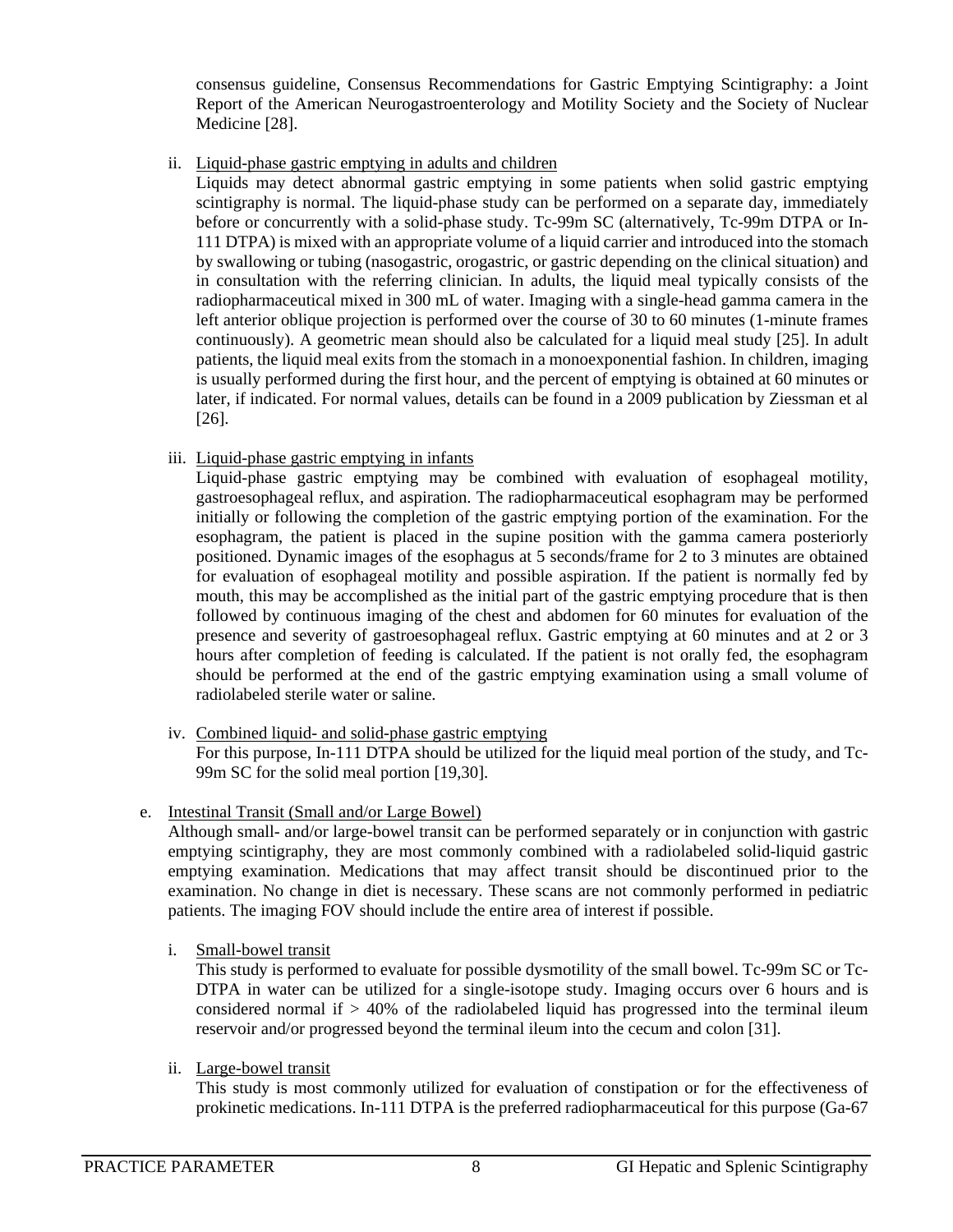is an alternative). Images may be acquired at 6, 24, 48, and 72 hours. At each time point, anterior and posterior abdominal images are obtained for 4 minutes. The geometric-mean-center technique is the most widely used to determine regional transit through the colon. The colon is divided into either 5 or 7 segments, and each is given a numeric value. A geometric center, as a weighted average of the counts in each of these segments, is determined in order to determine progression of the radioactivity in the colon. Higher values indicate activity is mostly in the left colon, and lower values indicate activity is closer to the cecum. Reference values can be found in the publication by Watersham et al [\[11](#page-13-23)[,32\]](#page-14-6). Technique details are also published by Maurer et al [\[10\]](#page-13-24).

iii. Whole-gut transit

An advantage provided by this technique includes the ability to measure solid/liquid gastric emptying in addition to measurement of small-bowel and colon transit resulting in evaluation of the entire gut [\[10\]](#page-13-24). A Tc-99m SC–labeled solid meal is given with an In-111 DTPA-labeled liquid meal (water). Gastric emptying and small-bowel transit imaging occurs on day 1, and large-bowel transit typically occurs at 6, 24, 48, and 72 hours. The longer half-life of In-111 DTPA allows for transit evaluation through the colon [\[31\]](#page-14-5).

#### 3. Gastrointestinal Bleeding

# a. Acute Gastrointestinal Bleeding

Diagnosis and localization of an active bleeding site requires that the patient be actively bleeding and imaged during the time the radiopharmaceutical is present in the blood pool. Although this procedure is generally used for gastrointestinal bleeding, it can be useful for other sites of active bleeding. The use of Tc-99m RBCs (autologous) is the recommended method because they remain intravascular and permit a longer imaging time. The clinical detection rate for a gastrointestinal bleed with Tc-99m RBCs can be as low as 0.04 mL/min [\[26\]](#page-13-22). Tc-99m SC is an alternative radiopharmaceutical but is less superior to Tc-99m RBCs for this purpose, and if utilized, imaging is usually performed for 20 to 30 minutes because of the rapid clearance of SC from the intravascular space. No patient preparation is required. The patient should void immediately before imaging. The radiolabeled cells are injected IV and dynamic imaging of the anterior abdomen is then performed to first include a blood flow/angiographic phase (rate of 1 frame per 1-3 seconds for 60 seconds) and then for another 60 to 120 minutes (preferably 1 frame per 10-20 seconds) [\[13\]](#page-13-9). Oblique, lateral, or delayed static abdominal images may be obtained to supplement the basic examination. If the examination is negative, continued imaging may be appropriate for up to 24 hours. SPECT/CT, although not routinely performed, can be of value to more definitively localize the site of bleeding. If gastric activity is noted, further static images of the head and neck can be acquired to assess for possible thyroid and salivary gland uptake to help differentiate between gastric bleeding versus the presence of free pertechnetate.

b. Ectopic Gastric Mucosa (Meckel's Scan)

Pharmacologic enhancement prior to radiopharmaceutical administration with H2 blockers (cimetidine, famotidine, or ranitidine) or proton pump inhibitors (omeprazole) to enhance free pertechnetate retention and/or glucagon to decrease gastrointestinal peristalsis can be used. Although not required, the patient should fast for 3 to 4 hours prior to imaging to increase sensitivity for detection of ectopic gastric mucosa. The radiopharmaceutical Tc-99m pertechnetate is given IV, and then dynamic imaging of the abdomen is performed. A rapid sequence of images (blood flow/angiographic phase) taken at 1 to 3 seconds per frame over 60 seconds is obtained in the anterior projection to evaluate the presence of hypervascular abdominal lesions that could be mistaken for ectopic gastric mucosa. Subsequent imaging for 30 to 60 minutes is then acquired as serial static views or continuous dynamic imaging (30- 60 seconds per image). Continuous dynamic imaging is preferred to better visually discriminate normal physiologic activity (such as renal activity) from ectopic gastric mucosa. A lateral view can be useful to distinguish renal activity and identify retrovesical ectopic gastric mucosa. Additional SPECT/CT imaging may help localization. Prone or right anterior oblique positioning can be used to delay gastric emptying into the small bowel if the patient has not been pretreated with H2 blockers. A urinary catheter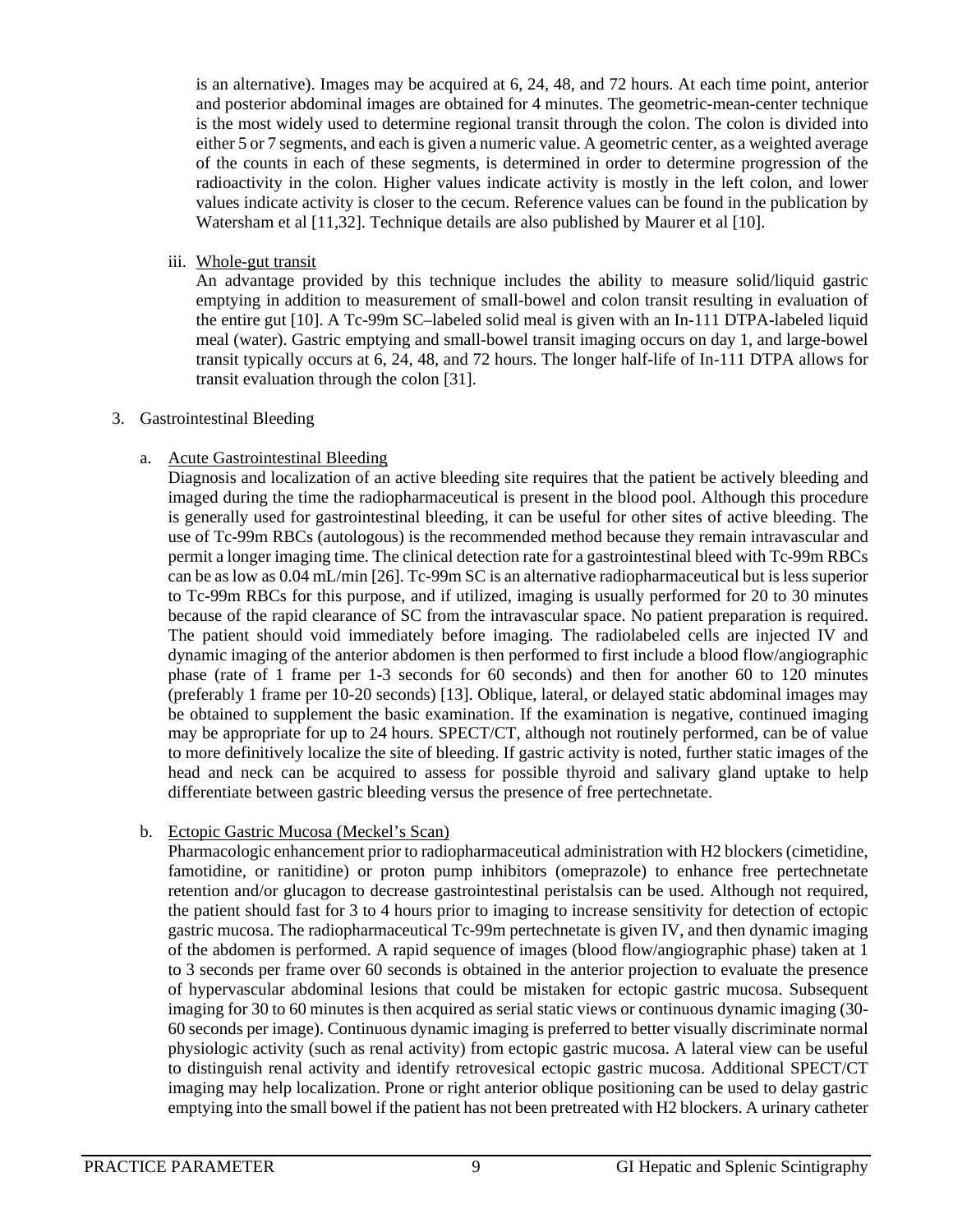or administration of 1 mg/kg of IV furosemide may be needed to help clear activity from the ureters and bladder [\[14\]](#page-13-10).

4. Peritoneal Imaging

No specific preprocedure patient preparation is required. A local anesthetic may be administered prior to injection of the radiopharmaceutical.

a. Evaluation of patency of peritoneovenous shunt

Tc-99m SC or Tc-99m MAA is directly administered into the peritoneal cavity using aseptic technique. An immediate image of the abdomen may be helpful to determine whether the radiopharmaceutical is free in the peritoneum and not loculated. The patient may need to roll from side to side to mix the radioactivity within the ascites. Also, normal saline (50-200 mL) can be infused intraperitoneally to facilitate distribution. Static anterior images are typically acquired at 10, 30, 60, and 120 minutes. If the shunt is functioning correctly, activity will eventually appear in the liver and spleen (with Tc-99m SC) or lungs (with Tc-99m MAA) over 1 to 2 hours. Activity in the shunt tubing may or may not be visualized [\[12,](#page-13-8)[33\]](#page-14-7).

#### b Detection of congenital fenestrations or traumatic perforations of the diaphragm

Tc-99m SC or Tc-99m MAA is administered intraperitoneally. The radiopharmaceutical can also be instilled with up to 500 mL of sterile normal saline in order to facilitate movement of the radiopharmaceutical into the pleural cavity. If activity appears in the pleural space, the diagnosis of fenestrated or perforated diaphragm is confirmed [\[34-36\]](#page-14-8).

- c. Demonstration of peritoneal loculation of fluid Tc-99m SC or Tc-99m MAA is administered intraperitoneally. Immediate and delayed static images over the abdomen will reveal the pattern of distribution of the radiopharmaceutical in the peritoneal cavity.
- C. Liver and Spleen Imaging
	- 1. Assess size, shape, and/or position of the liver and/or spleen

Tc-99m SC can be used to identify the size and location of functional hepatic and splenic tissue. Approximately 10 to 20 minutes after IV administration of Tc-99m SC, static planar images of the liver and spleen are obtained. Anterior, posterior, right anterior oblique (RAO), left anterior oblique (LAO), right posterior oblique (RPO), and right lateral images should be acquired. Additional views (left posterior oblique [LPO] and left lateral) may be indicated for more comprehensive evaluation of the spleen. Another anterior image may also be acquired with a lead marker of known length to help determine organ sizes. Additional SPECT or SPECT/CT localizes any focal abnormality seen on planar imaging. The normal distribution of Tc-99m SC in the RES is approximately 85% to the liver, 10% to the spleen, and 5% to the bone marrow. A shift away from the normal biodistribution can be seen in severe liver dysfunction and is termed "colloid shift" in which there is greater splenic and marrow uptake [\[37\]](#page-14-9).

2. Differentiation of hepatic or splenic hemangiomas and other mass lesions

Hepatic or splenic hemangiomas are conspicuous with Tc-99m RBCs imaging because of their relatively greater blood volume than that of the surrounding parenchyma. They are typically identified when the radiolabeled RBCs reach equilibrium within the intravascular space of the hemangioma, which may take between 30 and 120 minutes postinjection or longer (may require up to 24 hours or more for larger hemangiomas [\[12\]](#page-13-8)). Following IV administration of Tc-99m RBCs (autologous), immediate angiographic images (1-second intervals for 60 seconds) may yield useful information on the vascularity of particular lesions. Hemangiomas show typical low flow in the arterial phase with late "filling in" on delayed images.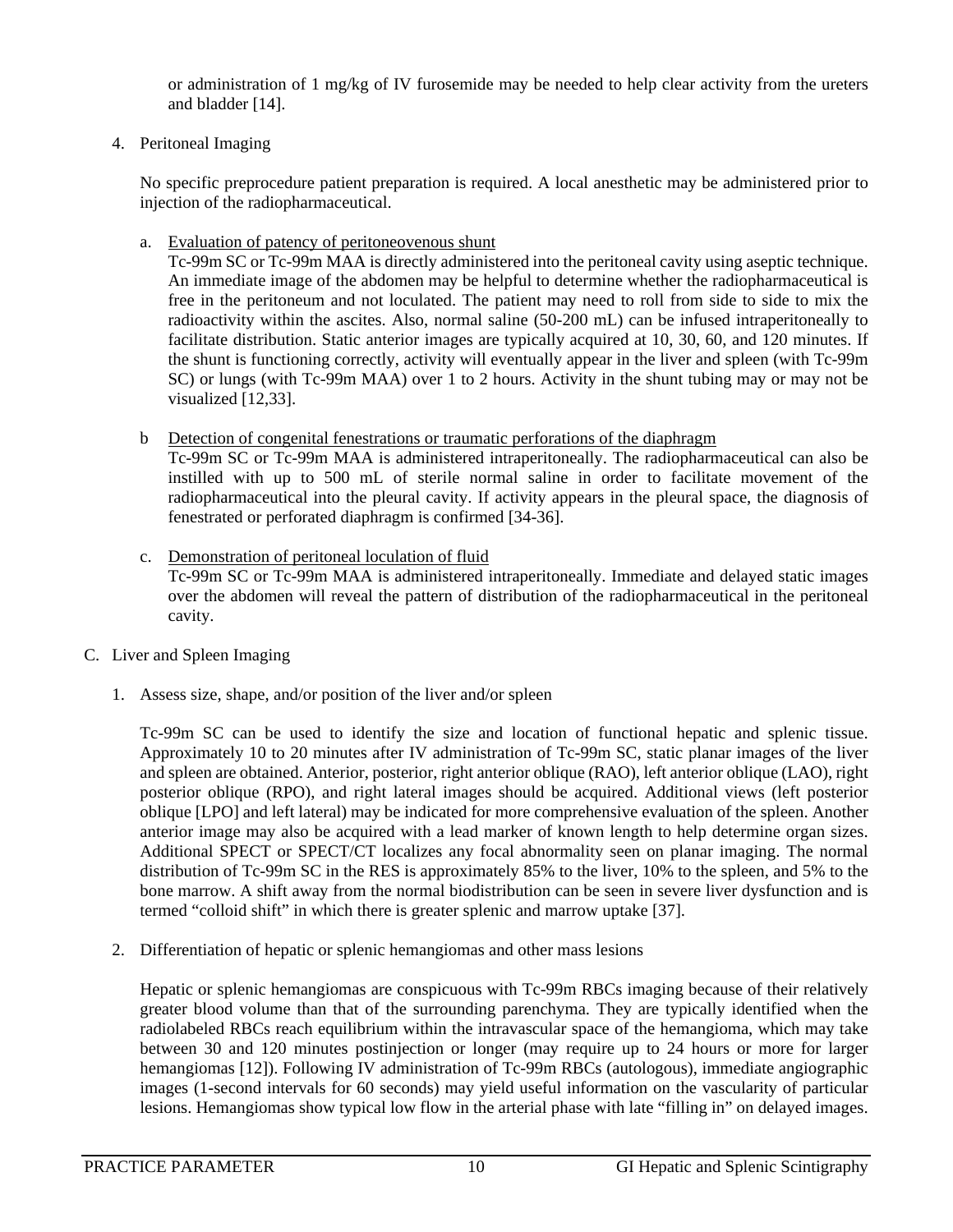This is followed by blood pool imaging (eg, delayed imaging). SPECT or SPECT/CT imaging is particularly helpful in identifying lesions smaller than 3 cm.

Depending upon whether there are functioning or nonfunctioning Kupffer cells, the uptake pattern with Tc-99m SC can help differentiate between different types of mass lesions in the spleen and liver. Types of photopenic lesions include infarcts, cysts, hepatic adenoma, etc. FNH typically has increased uptake in the liver [\[16\]](#page-13-12). Up to 30% FNH will be photopenic on a liver scan.

3. Evaluating for residual or ectopic functioning splenic tissue and suspected functional asplenia

The radiopharmaceutical Tc-99m RBCs (autologous and heat damaged) is administered IV (preparation technique in Welch et al [\[38\]](#page-14-10)). Imaging of the abdomen may commence 30 to 120 minutes later. Planar and SPECT or SPECT/CT imaging parameters are similar to those for liver and spleen imaging. If the test is being performed to identify residual or ectopic splenic tissue, the abdomen and pelvis should be imaged. If the patient has had prior trauma that might have ruptured the diaphragm, the chest should be imaged as well. Alternatively, Tc-99m SC can be utilized instead, but it is less sensitive and specific as compared with Tc-99m heat-damaged RBCs [\[12\]](#page-13-8).

# **V. DOCUMENTATION**

Reporting should be in accordance with the [ACR Practice Parameter for Communication of Diagnostic Imaging](https://www.acr.org/-/media/ACR/Files/Practice-Parameters/CommunicationDiag.pdf?la=en)  [Findings](https://www.acr.org/-/media/ACR/Files/Practice-Parameters/CommunicationDiag.pdf?la=en) [\[39\]](#page-14-11).

The report should include the radiopharmaceutical used, the administered activity, and the route of administration as well as any other pharmaceuticals administered, including their dose and route of administration.

# **VI. EQUIPMENT SPECIFICATIONS**

Equipment performance monitoring should be in accordance with the **ACR-AAPM Technical Standard for Nuclear** [Medical Physics Performance Monitoring of Gamma Cameras](https://www.acr.org/-/media/ACR/Files/Practice-Parameters/Gamma-Cam.pdf?la=en) [\[40\]](#page-14-12).

A gamma camera with a low-energy all purpose (LEAP) or high-resolution collimator is used for Tc-99m–labeled radiopharmaceuticals. A medium-energy collimator is needed for In-111 and Ga-67. SPECT or SPECT/CT may also be useful in select cases.

# **VII. RADIATION SAFETY**

Radiologists, medical physicists, registered radiologist assistants, radiologic technologists, and all supervising physicians have a responsibility for safety in the workplace by keeping radiation exposure to staff, and to society as a whole, "as low as reasonably achievable" (ALARA) and to assure that radiation doses to individual patients are appropriate, taking into account the possible risk from radiation exposure and the diagnostic image quality necessary to achieve the clinical objective. All personnel that work with ionizing radiation must understand the key principles of occupational and public radiation protection (justification, optimization of protection and application of dose limits) and the principles of proper management of radiation dose to patients (justification, optimization and the use of dose reference levels) [http://www-pub.iaea.org/MTCD/Publications/PDF/Pub1578\\_web-57265295.pdf.](http://www-pub.iaea.org/MTCD/Publications/PDF/Pub1578_web-57265295.pdf)

Facilities and their responsible staff should consult with the radiation safety officer to ensure that there are policies and procedures for the safe handling and administration of radiopharmaceuticals and that they are adhered to in accordance with ALARA. These policies and procedures must comply with all applicable radiation safety regulations and conditions of licensure imposed by the Nuclear Regulatory Commission (NRC) and by state and/or other regulatory agencies. Quantities of radiopharmaceuticals should be tailored to the individual patient by prescription or protocol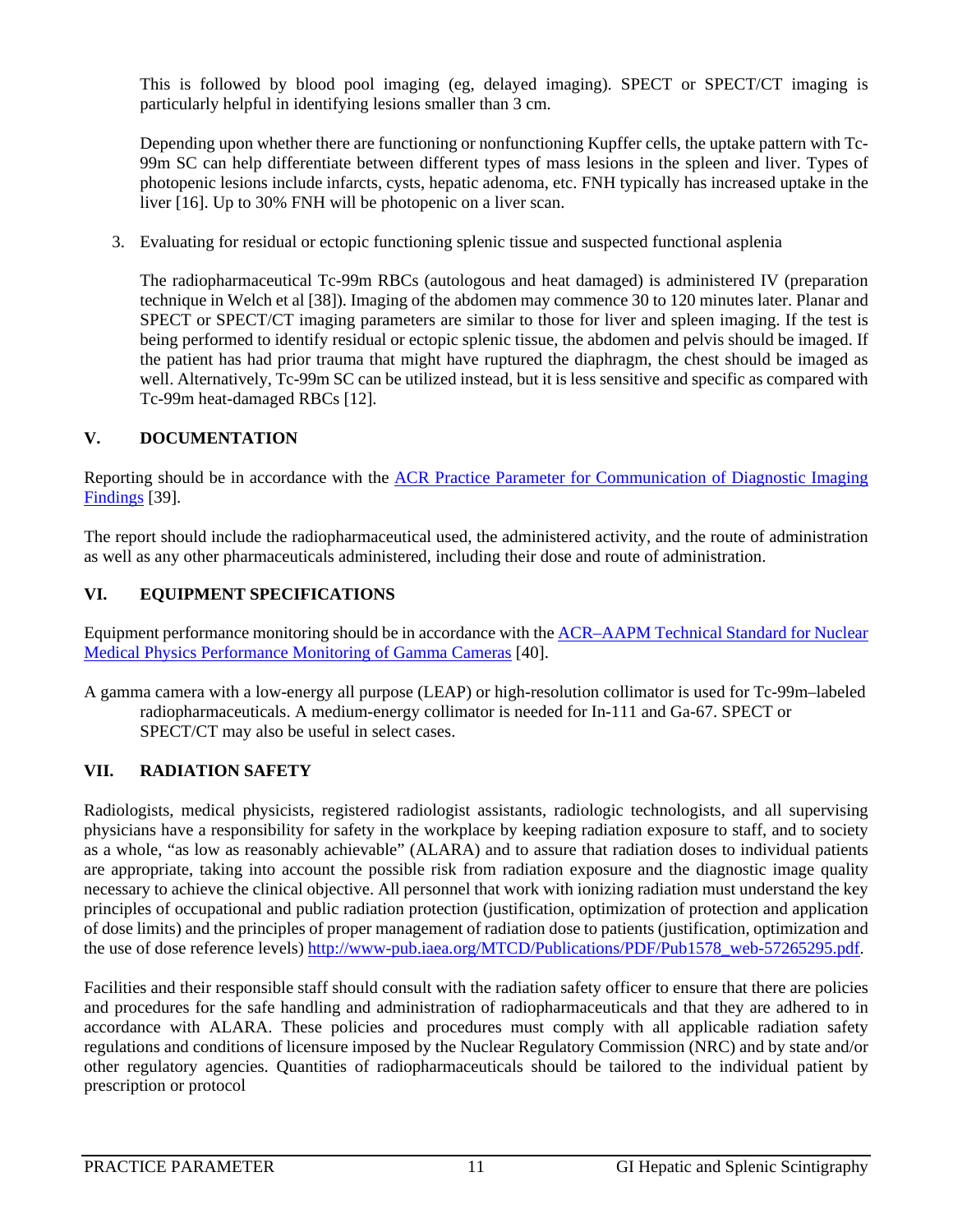Nationally developed guidelines, such as the  $\angle ACR$ 's Appropriateness Criteria<sup>®</sup>, should be used to help choose the most appropriate imaging procedures to prevent unwarranted radiation exposure.

Additional information regarding patient radiation safety in imaging is available at the Image Gently® for children [\(www.imagegently.org\)](http://www.imagegently.org/) and Image Wisely® for adults [\(www.imagewisely.org\)](http://www.imagewisely.org/) websites. These advocacy and awareness campaigns provide free educational materials for all stakeholders involved in imaging (patients, technologists, referring providers, medical physicists, and radiologists).

Radiation exposures or other dose indices should be measured and patient radiation dose estimated for representative examinations and types of patients by a Qualified Medical Physicist in accordance with the applicable ACR technical standards. Regular auditing of patient dose indices should be performed by comparing the facility's dose information with national benchmarks, such as the ACR Dose Index Registry, the NCRP Report No. 172, Reference Levels and Achievable Doses in Medical and Dental Imaging: Recommendations for the United States or the Conference of Radiation Control Program Director's National Evaluation of X-ray Trends. (ACR Resolution 17 adopted in 2006 – revised in 2009, 2013, Resolution 52).

#### **VIII. QUALITY CONTROL AND IMPROVEMENT, SAFETY, INFECTION CONTROL, AND PATIENT EDUCATION**

Policies and procedures related to quality, patient education, infection control, and safety should be developed and implemented in accordance with the ACR policy on Quality Control Improvement, Safety, Infection Control, and Patient Education appearing under the heading *ACR Position Statement on Quality Control and Improvement, Safety, Infection Control and Patient Education* on the ACR website [\(https://www.acr.org/Advocacy-and-](https://www.acr.org/Advocacy-and-Economics/ACR-Position-Statements/Quality-Control-and-Improvement)[Economics/ACR-Position-Statements/Quality-Control-and-Improvement\)](https://www.acr.org/Advocacy-and-Economics/ACR-Position-Statements/Quality-Control-and-Improvement).

#### **ACKNOWLEGEMENTS**

This practice parameter was revised according to the process described under the heading *The Process for Developing ACR Practice Parameters and Technical Standards* on the ACR website [\(https://www.acr.org/Clinical-](https://www.acr.org/Clinical-Resources/Practice-Parameters-and-Technical-Standards)[Resources/Practice-Parameters-and-Technical-Standards\)](https://www.acr.org/Clinical-Resources/Practice-Parameters-and-Technical-Standards) by the Committee on Practice Parameters and Technical Standards – Nuclear Medicine and Molecular Imaging of the ACR Commission on Nuclear Medicine and Molecular Imaging and the Committee on Practice Parameters – Pediatric Radiology of the ACR Commission on Pediatric Radiology in collaboration with the ACNM, the SNMMI, and the SPR.

Collaborative Committee – members represent their societies in the initial and final revision of this practice parameter

ACR ACNM Twyla B. Bartel, DO, MBA, Chair **Example 2018** Erin C. Grady, MD Shana Elman, MD Darlene F. Metter, MD, FACR Helen R. Nadel, MD

SNMMI SPR David Brandon, MD Hollie A. Lai, MD Saeed Elojeimy, MD, PhD Sachin Kumbhar, MD Alan Maurer, MD Neha Kwatra, MD Mark Tulchinsky, MD, FACNM, CCD Nadia F. Mahmood, MD

Jennifer L. Williams, MD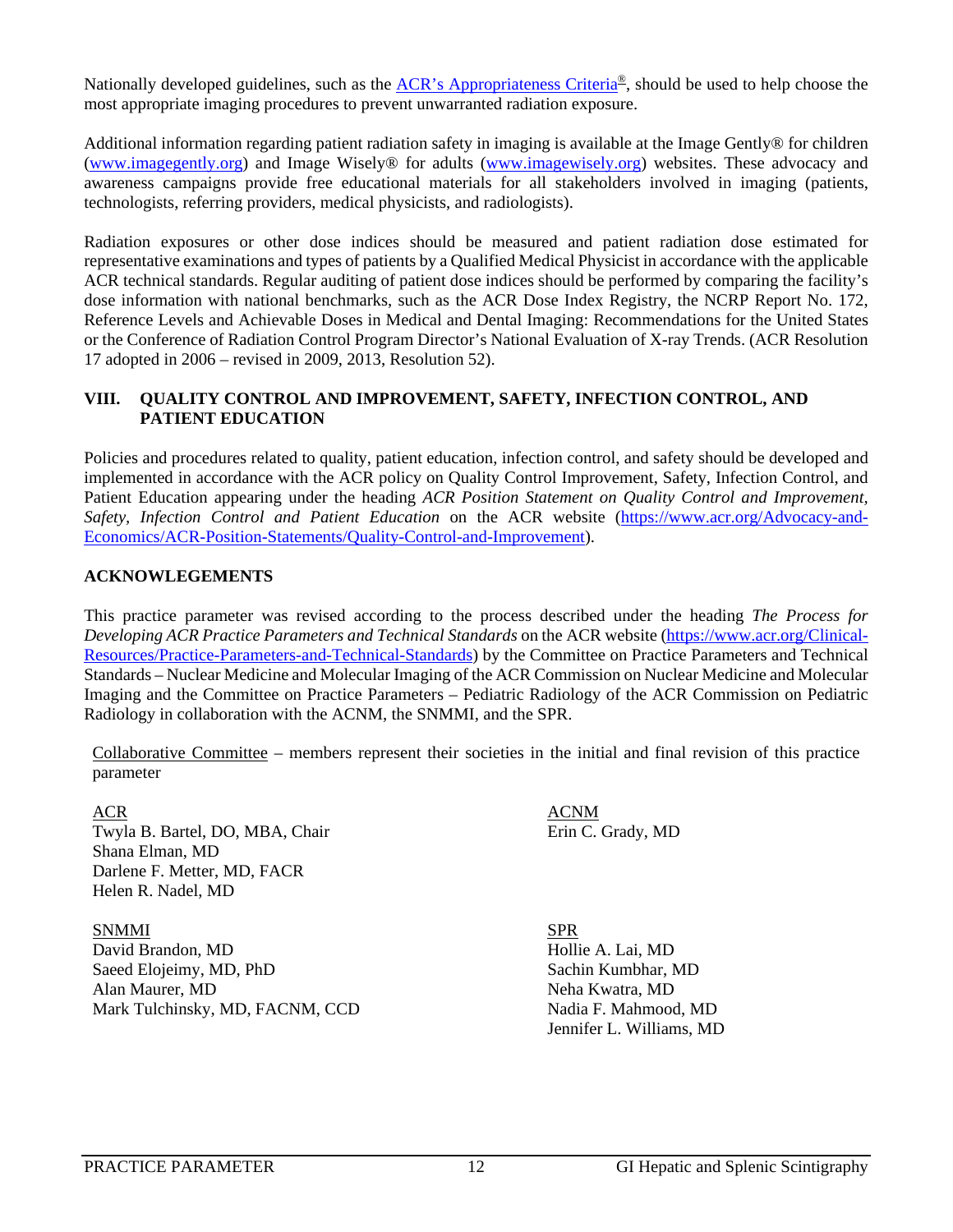Committee on Practice Parameters and Technical Standards – Nuclear Medicine and Molecular Imaging (ACR Committee responsible for sponsoring the draft through the process)

Kevin P. Banks, MD, Co-Chair **Andrew Kaiser**, MD Richard K. J. Brown, MD, FACR, Co-Chair Jeffrey S. Kempf, MD, FACR Munir V. Ghesani, MD, FACR, Co-Chair Vice Chair Jennifer J. Kwak, MD Rathan M. Subramaniam, MD, PhD, MPH, Co-Chair Vice Chair Justin G. Peacock, MD Esma A. Akin, MD, FACR Syam P. Reddy, MD Alexandru C. Bageac, MD, MBA Eric M. Rohren, MD, PhD Twyla B. Bartel, DO, MBA Levi Sokol, MD Elizabeth H. Dibble, MD Andrew T. Trout, MD K. Elizabeth Hawk, MD, MS, PhD Stephanie P. Yen, MD Eric Hu, MD

Committee on Practice Parameters – Pediatric Radiology (ACR Committee responsible for sponsoring the draft through the process)

Beverley Newman, MB, BCh, BSc, FACR, Chair Jason Higgins, DO Terry L. Levin, MD, FACR, Vice Chair **Jane Sun Kim, MD** John B. Amodio, MD, FACR Jessica Kurian, MD Tara M. Catanzano, MB, BCh Matthew P. Lungren, MD, MPH Harris L. Cohen, MD, FACR Helen R. Nadel, MD Kassa Darge, MD, PhD Erica Poletto, MD Dorothy L. Gilbertson-Dahdal, MD Richard B. Towbin, MD, FACR Lauren P. Golding, MD Andrew T. Trout, MD Safwan S. Halabi, MD Esben S. Vogelius, MD

Don C. Yoo, MD, FACR, Chair of the Commission Nuclear Medicine and Nuclear Medicine Richard A. Barth, MD, FACR, Chair, Commission on Pediatric Radiology Jacqueline Anne Bello, MD, FACR, Chair, Commission on Quality and Safety Mary S. Newell, MD, FACR, Chair, Committee on Practice Parameters and Technical Standards

Comments Reconciliation Committee Kurt Schoppe, MD, Chair Sachin Kumbhar, MD Aradhana Venkatesan, MD Co-Chair Neha Kwatra, MD Kevin P. Banks, MD **Hollie A. Lai, MD** Twyla B. Bartel, DO, MBA Paul A. Larson, MD, FACR Richard A. Barth, MD, FACR Terry L. Levin, MD, FACR Jacqueline Anne Bello, MD, FACR Nadia F. Mahmood, MD Pradeep G. Bhambhvani, MD Alan Maurer, MD David Brandon, MD Darlene F. Metter, MD, FACR Richard K.J. Brown, MD, FACR Helen R. Nadel, MD Richard Duszak Jr., MD, FACR Mary S. Newell, MD, FACR Erin C. Grady, MD Jennifer L. Williams, MD Amy L. Kotsenas, MD, FACR Don C. Yoo, MD, FACR

Shana Elman, MD Beverley Newman, MB, BCh, BSc, FACR Saeed Elojeimy, MD, PhD Rathan M. Subramaniam, MD, PhD, MPH Munir V. Ghesani, MD, FACR Mark Tulchinsky, MD, FACNM, CCD

#### **REFERENCES**

<span id="page-12-0"></span>1. Delbeke D, Coleman RE, Guiberteau MJ, et al. Procedure Guideline for SPECT/CT Imaging 1.0. J Nucl Med 2006;47:1227-34.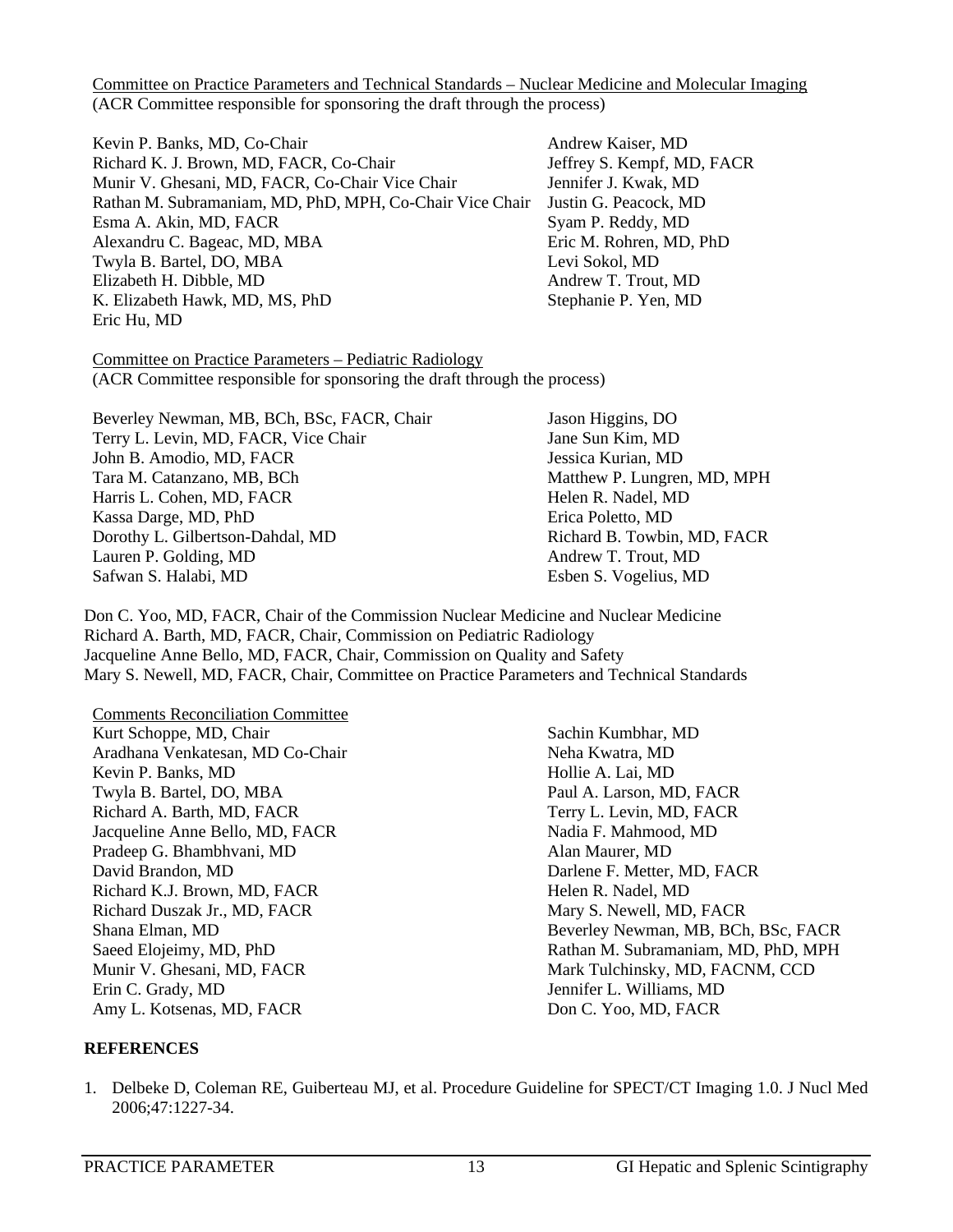- <span id="page-13-0"></span>2. American College of Radiology. ACR–SPR practice parameter for the performance of hepatobiliary scintigraphy. Available at: [https://www.acr.org/-/media/ACR/Files/Practice-Parameters/Hepato-](https://www.acr.org/-/media/ACR/Files/Practice-Parameters/Hepato-Scint.pdf?la=en)[Scint.pdf?la=en.](https://www.acr.org/-/media/ACR/Files/Practice-Parameters/Hepato-Scint.pdf?la=en) Accessed January 29, 2019.
- <span id="page-13-1"></span>3. American College of Radiology. ACR–ABS–ACNM–ASTRO–SIR–SNMMI practice parameter for selective internal radiation therapy (SIRT) or radioembolization for treatment of liver malignancies. Available at: [https://www.acr.org/-/media/ACR/Files/Practice-Parameters/RMBD.pdf.](https://www.acr.org/-/media/ACR/Files/Practice-Parameters/RMBD.pdf) Accessed June 18, 2019.
- <span id="page-13-2"></span>4. American College of Radiology. ACR–SPR technical standard for diagnostic procedures using radiopharmaceuticals. Available at: [https://www.acr.org/-/media/ACR/Files/Practice-](https://www.acr.org/-/media/ACR/Files/Practice-Parameters/Radiopharmaceuticals.pdf?la=en5.pdf)[Parameters/Radiopharmaceuticals.pdf?la=en5.pdf.](https://www.acr.org/-/media/ACR/Files/Practice-Parameters/Radiopharmaceuticals.pdf?la=en5.pdf) Accessed April 16, 2019.
- <span id="page-13-3"></span>5. American College of Radiology. ACR–SPR practice parameter for imaging pregnant or potentially pregnant adolescents and women with ionizing radiation. Available at: [https://www.acr.org/-/media/ACR/Files/Practice-](https://www.acr.org/-/media/ACR/Files/Practice-Parameters/Pregnant-Pts.pdf?la=en)[Parameters/Pregnant-Pts.pdf?la=en.](https://www.acr.org/-/media/ACR/Files/Practice-Parameters/Pregnant-Pts.pdf?la=en) Accessed January 29, 2019.
- <span id="page-13-4"></span>6. Treves ST, Gelfand MJ, Fahey FH, Parisi MT. 2016 Update of the North American Consensus Guidelines for Pediatric Administered Radiopharmaceutical Activities. J Nucl Med 2016;57:15N-18N.
- <span id="page-13-5"></span>7. Asli IN, Ehsani MJ, Javadi H, Semnani S, Tabib SM, Assadi M. Comparison of three with six regions of interest analyses in patients with idiopathic constipation undertaking colon transit scintigraphy using 67Ga-citrate. Eur Rev Med Pharmacol Sci 2013;17:69-74.
- <span id="page-13-6"></span>8. Bartholomeusz D, Chatterton BE, Bellen JC, Gaffney R, Hunter A. Segmental colonic transit after oral 67Gacitrate in healthy subjects and those with chronic idiopathic constipation. J Nucl Med 1999;40:277-82.
- <span id="page-13-7"></span>9. Keller J, Bassotti G, Clarke J, et al. Expert consensus document: Advances in the diagnosis and classification of gastric and intestinal motility disorders. Nat Rev Gastroenterol Hepatol 2018;15:291-308.
- <span id="page-13-24"></span>10. Maurer AH, Camilleri M, Donohoe K, et al. The SNMMI and EANM practice guideline for small-bowel and colon transit 1.0. J Nucl Med 2013;54:2004-13.
- <span id="page-13-23"></span>11. Waterstram-Rich K, Christian PE. *Nuclear Medicine and PET/CT E-Book: Technology and Techniques.* 7th ed: Elsevier Health Sciences; 2013.
- <span id="page-13-8"></span>12. Elgazzar AH, Sarikaya E. *Nuclear Medicine Companion: A case-based practical reference for daily use*: Springer; 2018.
- <span id="page-13-9"></span>13. Dam HQ, Brandon DC, Grantham VV, et al. The SNMMI procedure standard/EANM practice guideline for gastrointestinal bleeding scintigraphy 2.0. J Nucl Med Technol 2014;42:308-17.
- <span id="page-13-10"></span>14. Grady E. Gastrointestinal Bleeding Scintigraphy in the Early 21st Century. J Nucl Med 2016;57:252-9.
- <span id="page-13-11"></span>15. International Commission on Radiological Protection. Radiation dose to patients from radiopharmaceuticals. Ann ICRP 1988;18:1-4.
- <span id="page-13-12"></span>16. Mettler MA, Guiberteau MJ. *Essentials of Nuclear Medicine and Molecular Imaging*: Elsevier Health Sciences; 2018.
- <span id="page-13-13"></span>17. Tougas G, Eaker EY, Abell TL, et al. Assessment of gastric emptying using a low fat meal: establishment of international control values. Am J Gastroenterol 2000;95:1456-62.
- <span id="page-13-14"></span>18. MacDonald A, Burrell S. Infrequently performed studies in nuclear medicine: part 2. J Nucl Med Technol 2009;37:1-13.
- <span id="page-13-15"></span>19. Maurer AH, Parkman HP. Update on gastrointestinal scintigraphy. Semin Nucl Med 2006;36:110-8.
- <span id="page-13-16"></span>20. Odunsi ST, Camilleri M. Selected interventions in nuclear medicine: gastrointestinal motor functions. Semin Nucl Med 2009;39:186-94.
- <span id="page-13-17"></span>21. Maurer AH. Gastrointestinal Motility, Part 1: Esophageal Transit and Gastric Emptying. J Nucl Med 2015;56:1229-38.
- <span id="page-13-18"></span>22. Antoniou AJ, Raja S, El-Khouli R, et al. Comprehensive radionuclide esophagogastrointestinal transit study: methodology, reference values, and initial clinical experience. J Nucl Med 2015;56:721-7.
- <span id="page-13-19"></span>23. Solnes LB, Sheikhbahaei S, Ziessman HA. Nuclear Scintigraphy in Practice: Gastrointestinal Motility. AJR Am J Roentgenol 2018;211:260-66.
- <span id="page-13-20"></span>24. Olausson EA, Brock C, Drewes AM, et al. Measurement of gastric emptying by radiopaque markers in patients with diabetes: correlation with scintigraphy and upper gastrointestinal symptoms. Neurogastroenterol Motil 2013;25:e224-32.
- <span id="page-13-21"></span>25. Banks KP, McWhorter N. Gastric Emptying Scan. *StatPearls*. Treasure Island (FL); 2019.
- <span id="page-13-22"></span>26. Ziessman HA, Chander A, Clarke JO, Ramos A, Wahl RL. The added diagnostic value of liquid gastric emptying compared with solid emptying alone. J Nucl Med 2009;50:726-31.